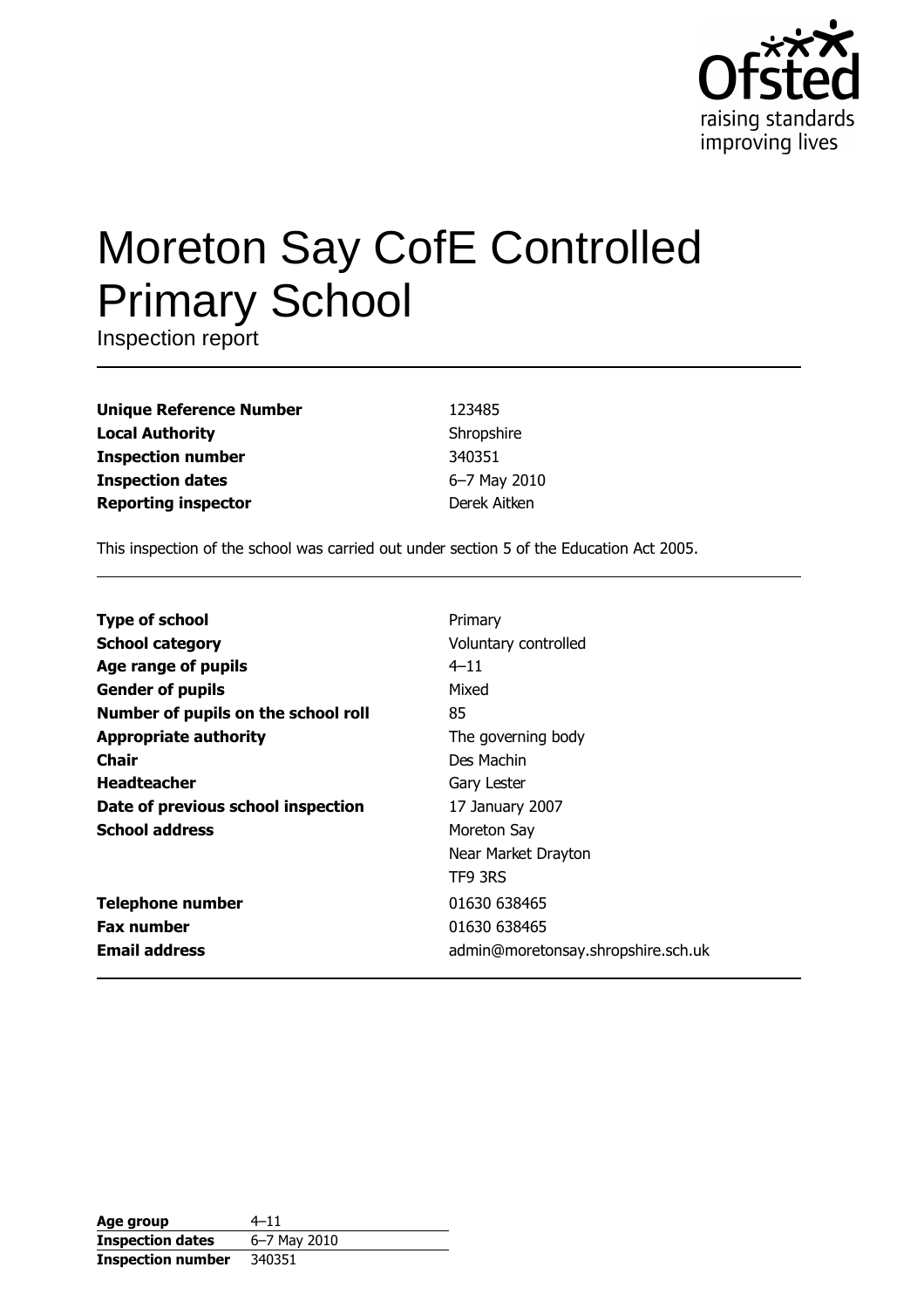The Office for Standards in Education, Children's Services and Skills (Ofsted) regulates and inspects to achieve excellence in the care of children and young people, and in education and skills for learners of all ages. It regulates and inspects childcare and children's social care, and inspects the Children and Family Court Advisory Support Service (Cafcass), schools, colleges, initial teacher training, work-based learning and skills training, adult and community learning, and education and training in prisons and other secure establishments. It rates council children's services, and inspects services for looked after children, safequarding and child protection.

Further copies of this report are obtainable from the school. Under the Education Act 2005, the school must provide a copy of this report free of charge to certain categories of people. A charge not exceeding the full cost of reproduction may be made for any other copies supplied.

If you would like a copy of this document in a different format, such as large print or Braille, please telephone 08456 404045, or email enquiries@ofsted.gov.uk.

You may copy all or parts of this document for non-commercial educational purposes, as long as you give details of the source and date of publication and do not alter the documentation in any way.

Royal Exchange Buildings St Ann's Square Manchester M2 7LA T: 08456 404045 Textphone: 0161 618 8524 E: enquiries@ofsted.gov.uk W: www.ofsted.gov.uk © Crown copyright 2010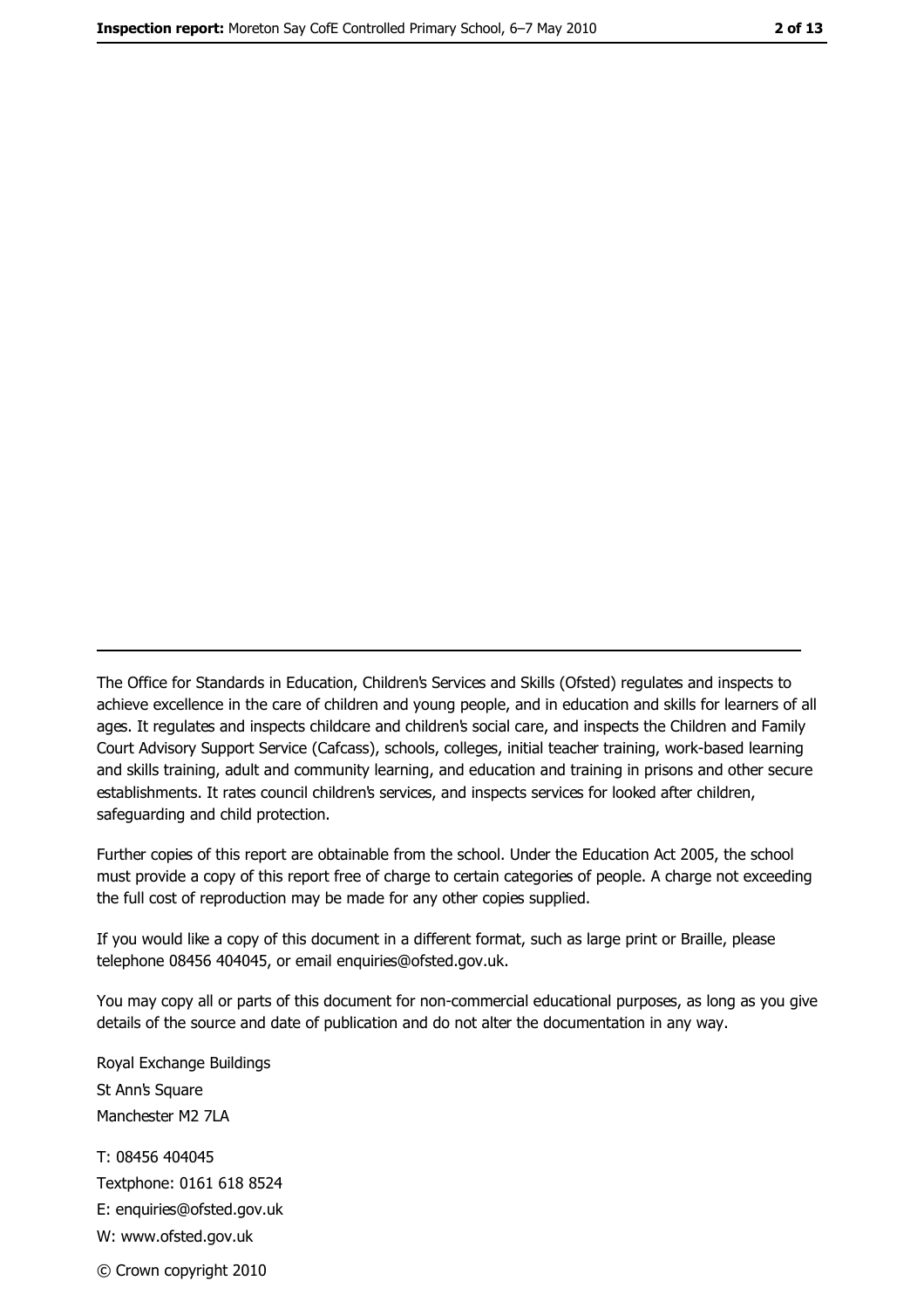# **Introduction**

This inspection was carried out by two additional inspectors. Six teachers were observed, teaching eight lessons. Meetings were held with governors, staff and groups of pupils, and informal discussions were held with parents and carers on the playground. The inspectors observed the school's work and looked at school documents, including policies relating to the safeguarding of pupils, self-evaluation records and the school's own assessment data. The inspectors analysed 41 questionnaires from parents and carers, 50 from pupils and seven from staff.

The inspection team reviewed many aspects of the school's work. It looked in detail at the following:

- how well more able pupils are challenged by the teaching, and their skills extended  $\blacksquare$ by the provision
- pupils' standards and progress in mathematics  $\blacksquare$
- how well the school promotes pupils' cultural development  $\blacksquare$
- the effectiveness of provision for Reception children.  $\blacksquare$

# **Information about the school**

Moreton Say is a small village school which draws its pupils from a large rural area to the west of Market Drayton. The vast majority of pupils are White British. The proportion of pupils with special educational needs and/or disabilities is above average. The number of pupils on roll has increased by a quarter since the previous inspection. Almost all children join Reception from the on-site nursery, Goslings, which is independently managed and subject to a separate inspection. Reception children are taught in a combined class with Year 1 and a few Year 2 pupils. There are two other mixed-age classes for the older pupils. The headteacher took up his post in September 2008. The school has Healthy Schools status and holds the Activemark award.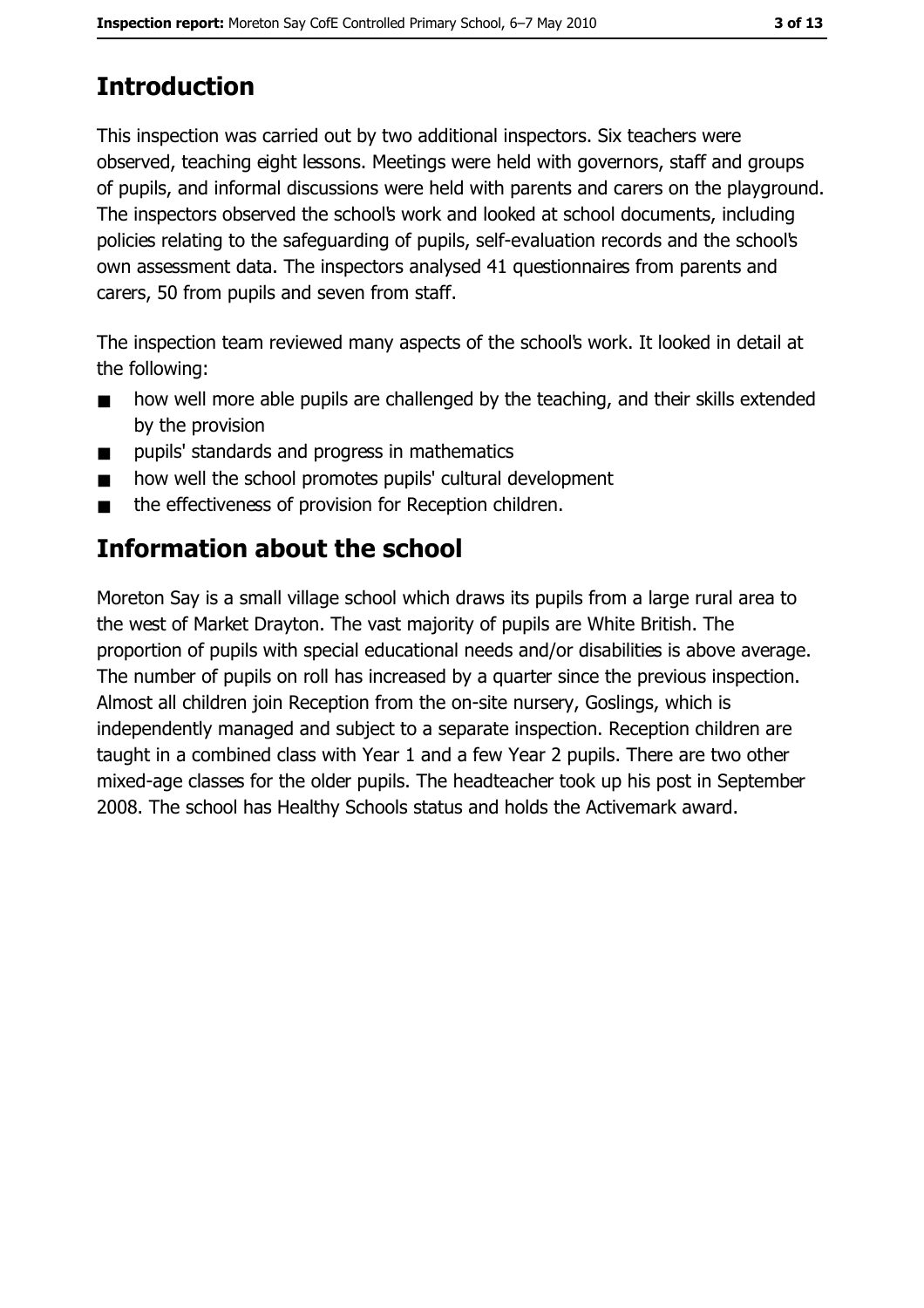# **Inspection judgements**

# Overall effectiveness: how good is the school?

## The school's capacity for sustained improvement

# **Main findings**

Moreton Say Primary provides its pupils with a good education. Despite the school's increasing roll, which has imposed constraints on its accommodation, it has preserved intact its sense of close community. In this happy school, pupils of different ages get to know and understand each other well through being taught in mixed-age classes and through their siblings' friendships.

Children get off to a satisfactory start in Reception. They settle well and feel safe, but their learning and progress are held back because the Early Years Foundation Stage leader does not have enough accountability for developing and monitoring provision, and assessment is not used sharply enough to accelerate children's progress. Pupils make good progress in Key Stages 1 and 2 to reach above-average standards by the end of Year 6. Pupils' progress accelerates in Years 5 and 6 as a result of consistently good teaching combined with increasingly mature attitudes to work. While pupils' overall achievement is good, it is better in reading and writing than in mathematics, where their progress lags a little behind. This is because they do not always choose the best method for carrying out calculations and some pupils make unnecessary mistakes in setting out their work.

The curriculum promotes pupils' personal and academic development well. Effective use is made of topic work that spans different subject areas to reinforce pupils' basic skills and to enhance their enjoyment of school. A recent innovation, booster and extension lessons for Year 6 pupils, has been successful in raising standards for the more able pupils who attend these lessons, especially in mathematics. However, although the school itself is a very settled community, planning for developing the national and global strands of community cohesion is at an early stage. This is reflected in a lack of cultural awareness about the wider world on the part of some pupils.

The headteacher analyses pupils' progress rigorously to inform adjustments to the curriculum and to ensure that resources are put to best use. With support from the governors he has developed clear strategic plans for the school's future development, for example through acquiring extra accommodation. The headteacher has managed the disruptions caused by recent maternity leaves well to ensure pupils' education has not been affected. These positive features, backed up by the way the school has maintained above average standards since the previous inspection, provide it with a good platform for further improvement in the coming years.

# What does the school need to do to improve further?

Improve children's progress and the quality of provision in Reception by:

| ↗ |
|---|
| Z |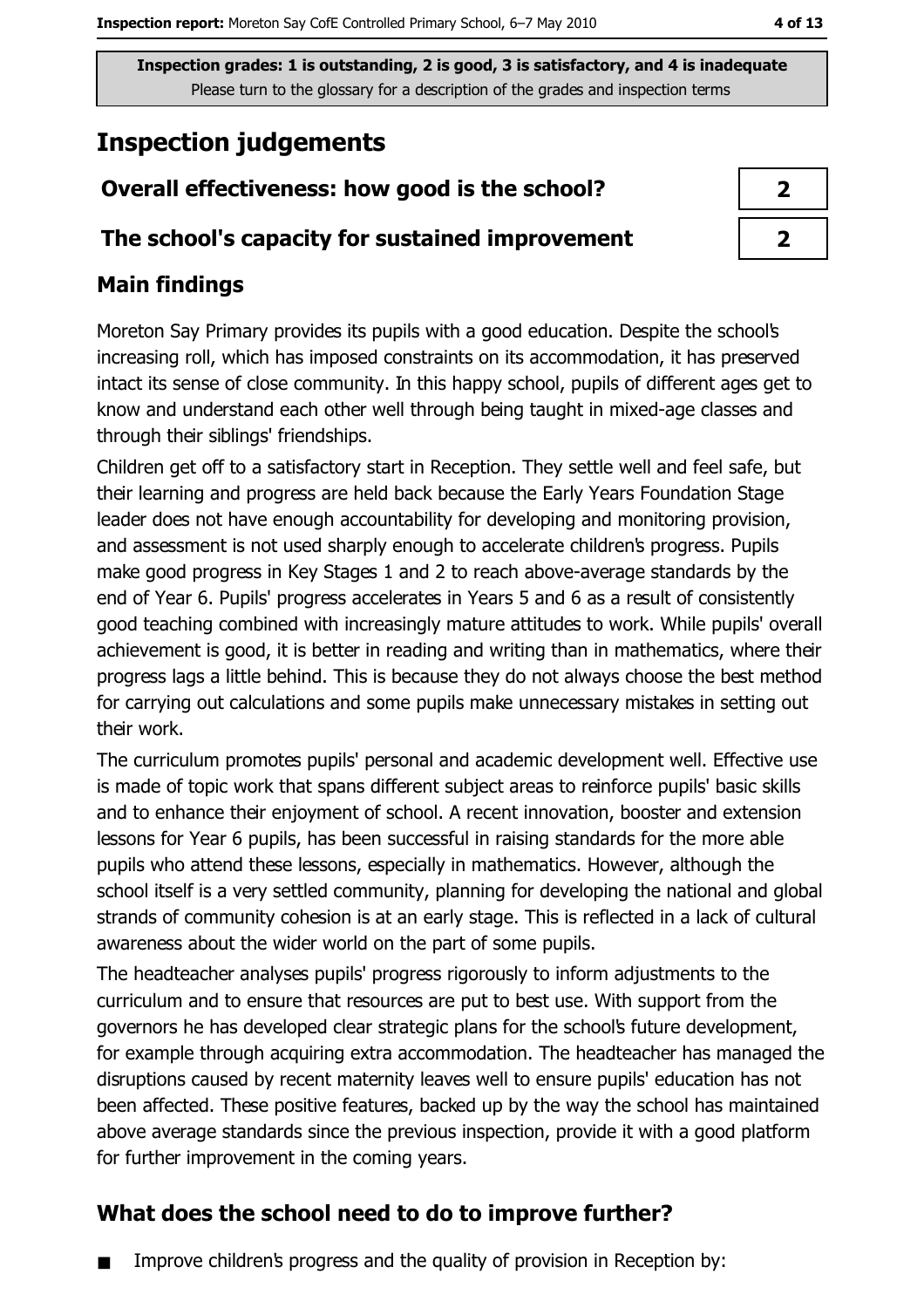- making sharper use of assessment to inform lesson planning
- ensuring that the Reception leader has greater accountability for developing and monitoring provision.
- Raise standards in mathematics by ensuring that pupils:  $\blacksquare$ 
	- make better-informed choices of calculation methods
	- always pay close attention to setting out their work carefully.
- Develop a substantial action plan for community cohesion by July 2011 and in so doing, enhance pupils' cultural awareness by providing them with more first-hand experiences of people from different national and/or ethnic backgrounds.

## **Outcomes for individuals and groups of pupils**

Children's skills when they start Reception vary widely, but overall they are broadly in line with those expected for their age. By Year 6, they are usually above average. Lessons seen during the inspection confirmed a picture of above average standards coupled with good progress for all groups of learners, including the more able. Pupils make best progress in literacy lessons, because they enjoy and engage fully with the good opportunities they have to use their imagination and provide personal responses. Pupils with special educational needs and/or disabilities quickly acquire the confidence to take the necessary short steps in their learning.

Good relationships underpin pupils' sense of community. They contribute very effectively to the school as house captains and school councillors, for example, in selling old books to raise funds for making smoothies to sell at the summer fair. Older pupils carry out their duties minding the buddy bus-stop or as helpers in the dinner hall responsibly, and are quick to provide the younger ones with a quiet, friendly word of sound advice. Pupils adopt healthy lifestyles well, as is shown by the school's awards. They feel safe in school, because they are well cared for by the staff and have a good knowledge of safety-related issues. Pupils' above-average levels of key skills, good behaviour and positive attitudes set them up well for secondary school and later life.

These are the grades for pupils' outcomes

| Pupils' achievement and the extent to which they enjoy their learning                                       |  |
|-------------------------------------------------------------------------------------------------------------|--|
| Taking into account:<br>Pupils' attainment <sup>1</sup>                                                     |  |
| The quality of pupils' learning and their progress                                                          |  |
| The quality of learning for pupils with special educational needs and/or<br>disabilities and their progress |  |

 $\overline{\mathbf{2}}$ 

The grades for attainment and attendance are: 1 is high; 2 is above average; 3 is broadly average; and 4 is low.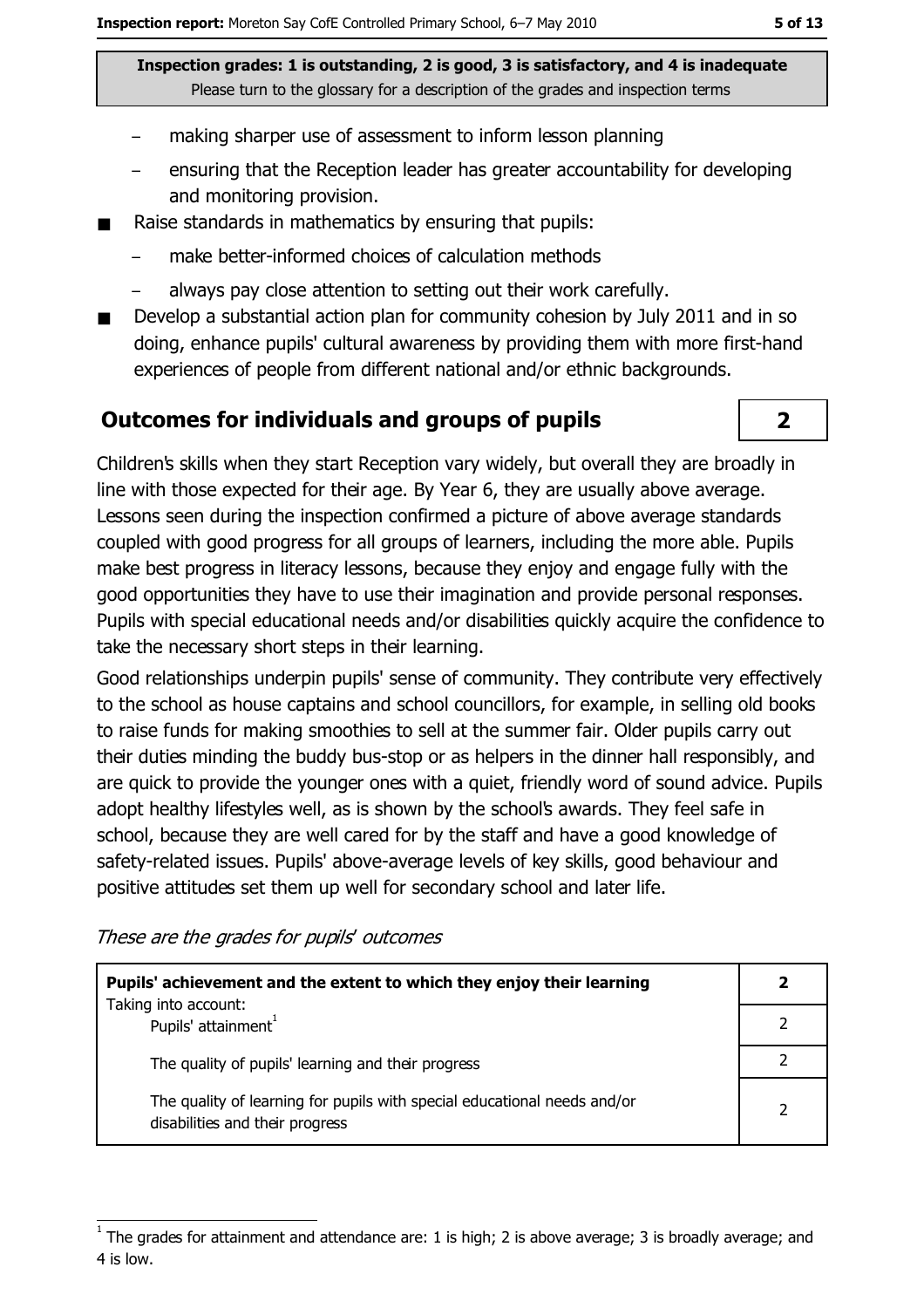| Inspection grades: 1 is outstanding, 2 is good, 3 is satisfactory, and 4 is inadequate<br>Please turn to the glossary for a description of the grades and inspection terms |              |
|----------------------------------------------------------------------------------------------------------------------------------------------------------------------------|--------------|
| The extent to which pupils feel safe                                                                                                                                       | 2            |
| <b>Pupils' behaviour</b>                                                                                                                                                   | $\mathbf{2}$ |
| The extent to which pupils adopt healthy lifestyles                                                                                                                        | $\mathbf{2}$ |
| The extent to which pupils contribute to the school and wider community                                                                                                    | $\mathbf{2}$ |
| The extent to which pupils develop workplace and other skills that will<br>contribute to their future economic well-being                                                  | $\mathbf{2}$ |
| Taking into account:<br>Pupils' attendance <sup>1</sup>                                                                                                                    | 2            |
| The extent of pupils' spiritual, moral, social and cultural development                                                                                                    | 2            |

## How effective is the provision?

Teachers relate to pupils well and pose questions carefully to ensure that all pupils get the chance to answer. This promotes good attitudes to learning, as most pupils quickly develop the confidence to participate fully in lessons. Older pupils work hard, especially in literacy lessons, and learn quickly, because teachers carefully plan lessons which are enjoyable, capture pupils' imagination and promote their active engagement in lessons. For example, in a Key Stage 2 literacy lesson pupils identified accurately examples of personification, alliteration and onomatopoeia, prompted by a suspenseful video-clip, while more able pupils drew on their wide reading to illustrate their answers. In a few other lessons slightly lower expectations and/or less varied planning slow the pace of learning. Teachers use assessment, including marking, well to test pupils' understanding and provide them with useful guidance on how they can improve their work.

The curriculum meets the needs of pupils well. Pupils enjoy the good range of enrichment activities, including after-school clubs and residential visits. Pupils' cultural awareness is satisfactory. While they enjoy their lessons on the ancient Egyptians, their knowledge of multicultural Britain is less sharp. Specialist teaching in a range of modern languages adds spice to pupils' learning and the increased number of planned opportunities for more-able and gifted and talented pupils to extend their learning has raised standards for individual pupils.

All adults work hard to ensure pupils' welfare requirements are met. A good range of relevant programmes, especially for literacy, supports the learning of pupils, including those with special educational needs and/or disabilities, well. Pupils appreciate the help they receive from teaching assistants, who provide them with just the right balance of support and challenge. Pupils' attendance is monitored efficiently to ensure it is maintained at a steady above-average level. Pupils' views are gathered through 'pupil impact forms' and these are used purposefully to plan improvements, for example, to lunchtime play equipment or the merits system.

These are the grades for the quality of provision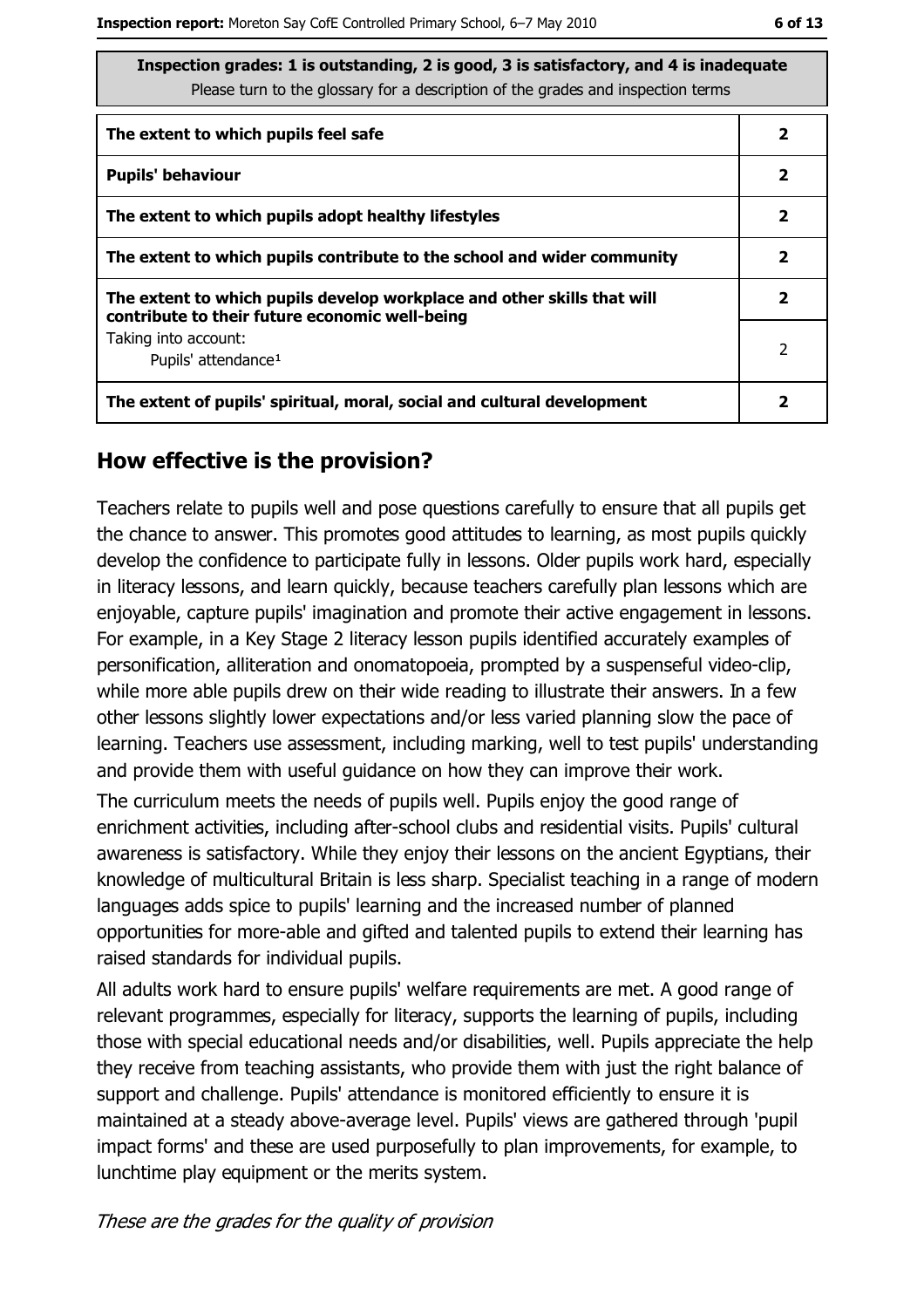| The quality of teaching                                                                                    |  |
|------------------------------------------------------------------------------------------------------------|--|
| Taking into account:<br>The use of assessment to support learning                                          |  |
| The extent to which the curriculum meets pupils' needs, including, where<br>relevant, through partnerships |  |
| The effectiveness of care, guidance and support                                                            |  |

#### How effective are leadership and management?

The headteacher's hard-working approach, backed up by his meticulous record-keeping, are important factors in the school's continued success. School development planning is appropriately focused on key priorities and backed up by regular reviews, such as the attainment improvement plan, to highlight and tackle areas of weakness. The headteacher is supported effectively by subject leaders. Data on pupils' progress are extensively analysed and the good tracking system enables the school to set realistic, challenging targets for pupils to aim for. Self-evaluation is accurate in most respects, although provision in the Early Years Foundation Stage has not been scrutinised as thoroughly as other areas of the school's work. Arrangements for safeguarding pupils are of good quality, and are supported effectively by the school's participation in the local authority's safer schools scheme. The school promotes equalities well, as reflected in the way all groups of pupils make good progress. The headteacher is well supported by a forward-looking and proactive governing body. Community cohesion is satisfactory. Despite some positive features, such as the school's engagement with the village hall committee, the school has yet to plan in detail to develop national and global initiatives.

| The effectiveness of leadership and management in embedding ambition and<br>driving improvement                                                                     |                         |
|---------------------------------------------------------------------------------------------------------------------------------------------------------------------|-------------------------|
| Taking into account:<br>The leadership and management of teaching and learning                                                                                      | 2                       |
| The effectiveness of the governing body in challenging and supporting the<br>school so that weaknesses are tackled decisively and statutory responsibilities<br>met | 2                       |
| The effectiveness of the school's engagement with parents and carers                                                                                                | 2                       |
| The effectiveness of partnerships in promoting learning and well-being                                                                                              | $\overline{\mathbf{2}}$ |
| The effectiveness with which the school promotes equality of opportunity and<br>tackles discrimination                                                              | $\overline{\mathbf{2}}$ |
| The effectiveness of safeguarding procedures                                                                                                                        | $\mathbf{2}$            |
| The effectiveness with which the school promotes community cohesion                                                                                                 |                         |

These are the grades for leadership and management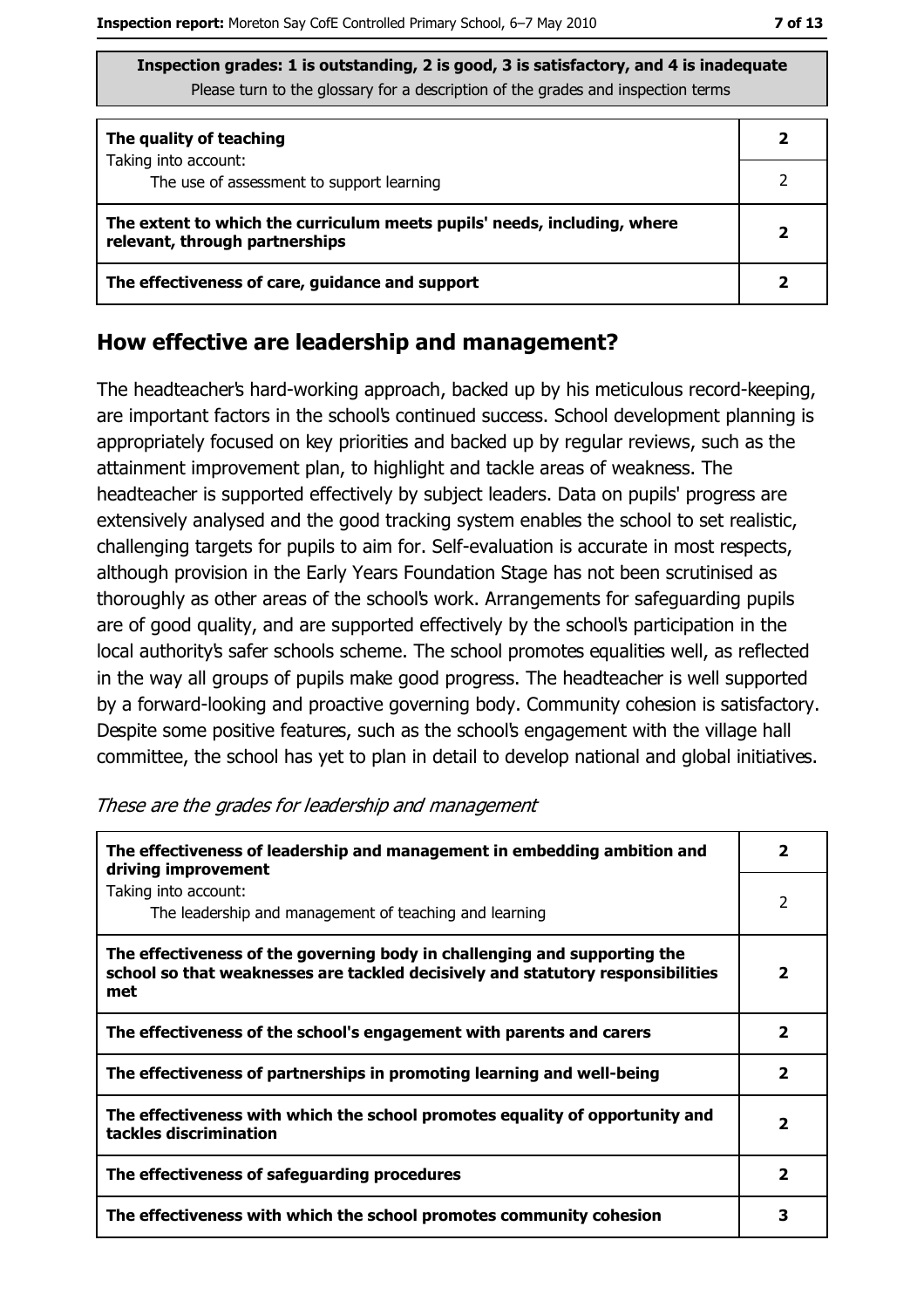The effectiveness with which the school deploys resources to achieve value for money

## **Early Years Foundation Stage**

Typically, around a dozen children join Reception every year. Most of the children start in January. Children develop their personal and social skills well indoors, for example in following the lead of the older children in understanding the need to wait for their turn in responding to the teacher's questions during lesson summaries. They respond well to the staff's warm and caring approach, settle well and feel safe. The quality of their learning in the mixed-age class is satisfactory. Children enjoy their work most of the time and contribute well orally, for example, when asked to impersonate the feelings of the animals on Noah's Ark. Appropriate ongoing assessment procedures are in place, but the resulting information is not used systematically to inform lesson planning and so ensure that time is used to best advantage to enable children to make consistently good progress. While leadership and management are satisfactory overall, the leadership role of the Reception teacher is underdeveloped and this constrains her ability to review provision and drive improvement.

| <b>Overall effectiveness of the Early Years Foundation Stage</b><br>Taking into account:     |   |
|----------------------------------------------------------------------------------------------|---|
| Outcomes for children in the Early Years Foundation Stage                                    |   |
| The quality of provision in the Early Years Foundation Stage                                 |   |
| The effectiveness of leadership and management of the Early Years<br><b>Foundation Stage</b> | 3 |

#### These are the grades for the Early Years Foundation Stage

## **Views of parents and carers**

Proportions have to be treated with some caution in a statistical table for a small school. In this case each response represents 2-3% of the total. The questionnaire responses indicate a strong level of satisfaction with the school's work. The written comments were uniformly positive. According to the statistical table, a few parents and carers consider that their children do not enjoy school and that unacceptable behaviour is not tackled appropriately. The inspectors found no evidence to support the former contention and note the contrasting response indicated by most parents and carers on this point. Observations in school and discussions with pupils confirmed a picture of good behaviour, managed well by the staff.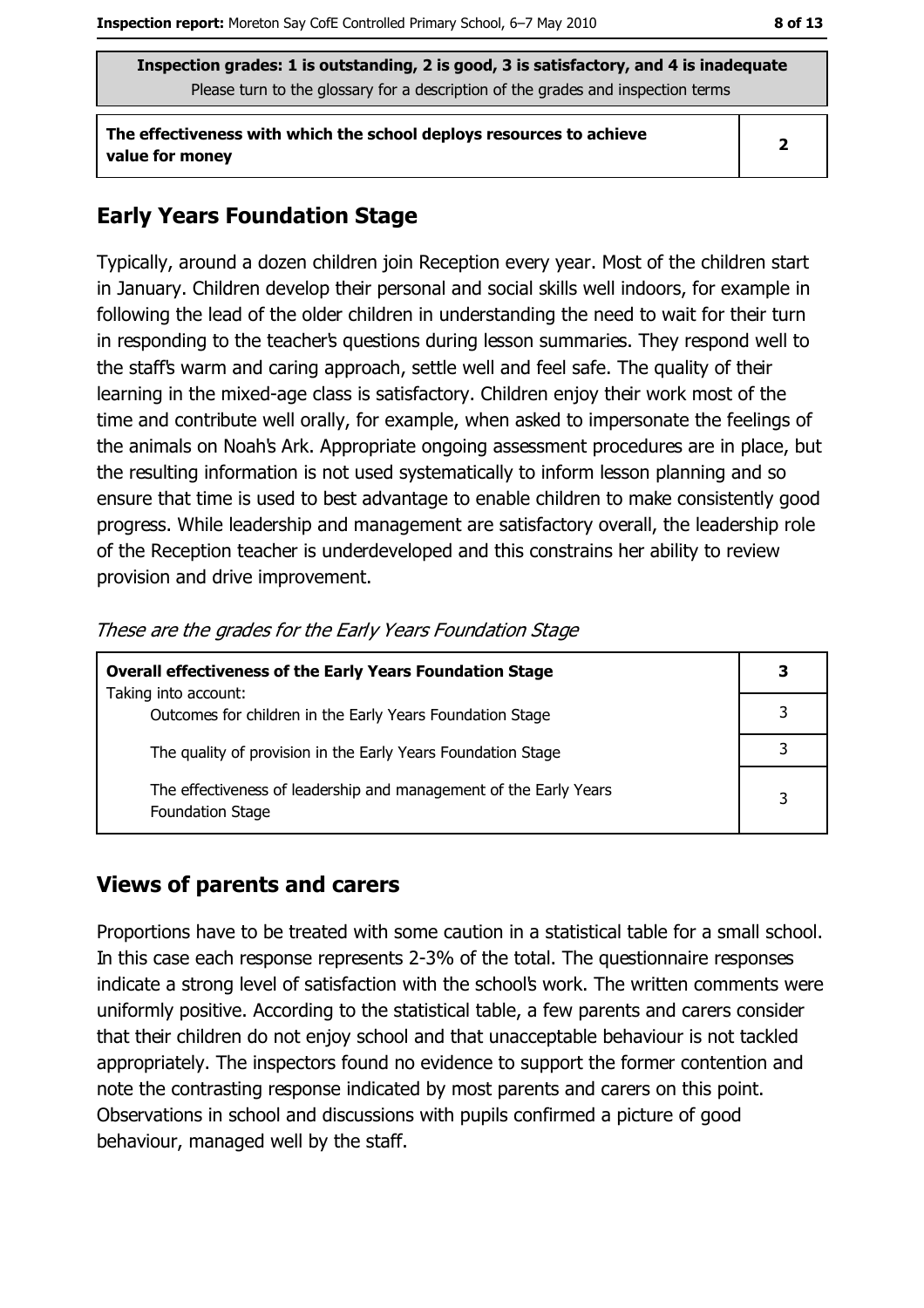# Responses from parents and carers to Ofsted's questionnaire

Ofsted invited all the registered parents and carers of pupils registered at Moreton Say CofE Controlled Primary School to complete a questionnaire about their views of the school.

In the questionnaire, parents and carers were asked to record how strongly they agreed with 13 statements about the school. The inspection team received 41 completed questionnaires by the end of the on-site inspection. In total, there are 85 pupils registered at the school.

| <b>Statements</b>                                                                                                                                                                                                                                       | <b>Strongly</b><br><b>Agree</b> |               | <b>Agree</b> |               | <b>Disagree</b> |                | <b>Strongly</b><br>disagree |                |
|---------------------------------------------------------------------------------------------------------------------------------------------------------------------------------------------------------------------------------------------------------|---------------------------------|---------------|--------------|---------------|-----------------|----------------|-----------------------------|----------------|
|                                                                                                                                                                                                                                                         | <b>Total</b>                    | $\frac{1}{2}$ | <b>Total</b> | $\frac{0}{0}$ | <b>Total</b>    | $\frac{1}{2}$  | <b>Total</b>                | $\frac{1}{2}$  |
| My child enjoys school                                                                                                                                                                                                                                  | 30                              | 73            | 6            | 15            | 3               | $\overline{7}$ | $\overline{2}$              | 5              |
| The school keeps my child<br>safe                                                                                                                                                                                                                       | 26                              | 63            | 15           | 37            | $\mathbf 0$     | 0              | $\mathbf{0}$                | 0              |
| The school informs me<br>about my child's progress                                                                                                                                                                                                      | 25                              | 61            | 13           | 32            | 3               | 7              | $\mathbf{0}$                | 0              |
| My child is making enough<br>progress at this school                                                                                                                                                                                                    | 24                              | 59            | 14           | 34            | 3               | 7              | 0                           | 0              |
| The teaching is good at this<br>school                                                                                                                                                                                                                  | 26                              | 63            | 15           | 37            | $\mathbf 0$     | 0              | 0                           | 0              |
| The school helps me to<br>support my child's learning                                                                                                                                                                                                   | 24                              | 59            | 13           | 32            | 4               | 10             | 0                           | 0              |
| The school helps my child to<br>have a healthy lifestyle                                                                                                                                                                                                | 23                              | 56            | 18           | 44            | $\mathbf 0$     | 0              | 0                           | 0              |
| The school makes sure that<br>my child is well prepared for<br>the future (for example<br>changing year group,<br>changing school, and for<br>children who are finishing<br>school, entering further or<br>higher education, or<br>entering employment) | 21                              | 51            | 18           | 44            | $\mathbf 0$     | 0              | $\overline{2}$              | 5              |
| The school meets my child's<br>particular needs                                                                                                                                                                                                         | 24                              | 59            | 17           | 41            | $\mathbf 0$     | 0              | 0                           | 0              |
| The school deals effectively<br>with unacceptable behaviour                                                                                                                                                                                             | 24                              | 59            | 13           | 32            | $\overline{4}$  | 10             | 0                           | 0              |
| The school takes account of<br>my suggestions and<br>concerns                                                                                                                                                                                           | 19                              | 46            | 21           | 51            | 0               | 0              | 1                           | $\overline{2}$ |
| The school is led and<br>managed effectively                                                                                                                                                                                                            | 28                              | 68            | 13           | 32            | $\mathbf 0$     | 0              | 0                           | $\mathbf 0$    |
| Overall, I am happy with my<br>child's experience at this<br>school                                                                                                                                                                                     | 30                              | 73            | 11           | 27            | $\pmb{0}$       | 0              | $\mathbf 0$                 | 0              |

The table above summarises the responses that parents and carers made to each statement. The percentages indicate the proportion of parents and carers giving that response out of the total number of completed questionnaires. Where one or more parents and carers chose not to answer a particular question, the percentages will not add up to 100%.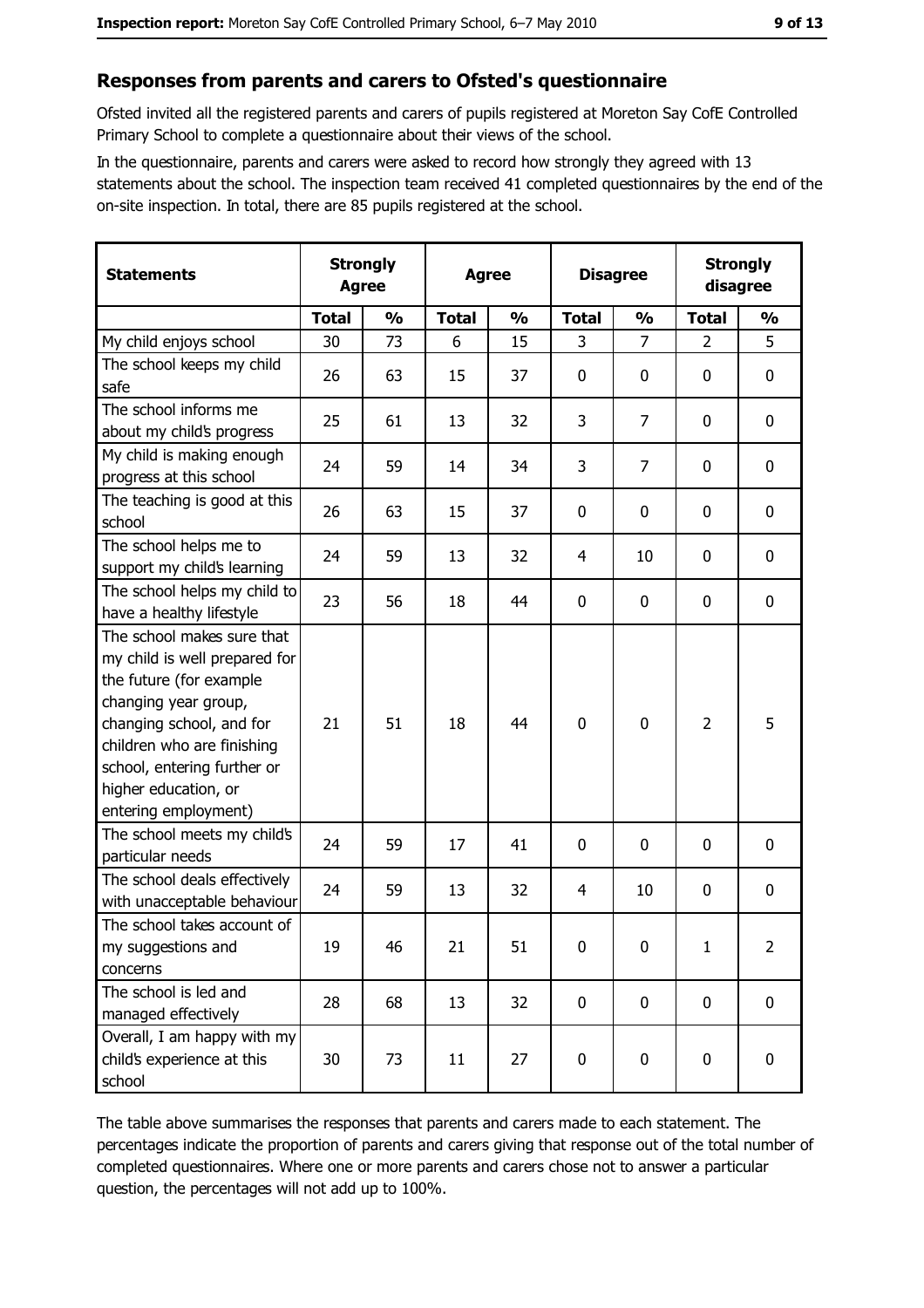# Glossary

| Grade   | <b>Judgement</b> | <b>Description</b>                                                                                                                                                                                                               |
|---------|------------------|----------------------------------------------------------------------------------------------------------------------------------------------------------------------------------------------------------------------------------|
| Grade 1 | Outstanding      | These features are highly effective. An oustanding<br>school provides exceptionally well for its pupils' needs.                                                                                                                  |
| Grade 2 | Good             | These are very positive features of a school. A school<br>that is good is serving its pupils well.                                                                                                                               |
| Grade 3 | Satisfactory     | These features are of reasonable quality. A satisfactory<br>school is providing adequately for its pupils.                                                                                                                       |
| Grade 4 | Inadequate       | These features are not of an acceptable standard. An<br>inadequate school needs to make significant<br>improvement in order to meet the needs of its pupils.<br>Ofsted inspectors will make further visits until it<br>improves. |

# What inspection judgements mean

## **Overall effectiveness of schools**

|                       | Overall effectiveness judgement (percentage of<br>schools) |      |                     |                   |
|-----------------------|------------------------------------------------------------|------|---------------------|-------------------|
| <b>Type of school</b> | <b>Outstanding</b>                                         | Good | <b>Satisfactory</b> | <b>Inadequate</b> |
| Nursery schools       | 51                                                         | 45   | 0                   | 4                 |
| Primary schools       | 6                                                          | 41   | 42                  | 10                |
| Secondary schools     | 8                                                          | 34   | 44                  | 14                |
| Sixth forms           | 10                                                         | 37   | 50                  | 3                 |
| Special schools       | 32                                                         | 38   | 25                  | 5                 |
| Pupil referral units  | 12                                                         | 43   | 31                  | 14                |
| All schools           | 9                                                          | 40   | 40                  | 10                |

New school inspection arrangements were introduced on 1 September 2009. This means that inspectors now make some additional judgements that were not made previously.

The data in the table above is for the period 1 September to 31 December 2009 and is the most recently published data available (see www.ofsted.gov.uk). Please note that the sample of schools inspected during the autumn term 2009 was not representative of all schools nationally, as weaker schools are inspected more frequently than good or outstanding schools.

Percentages are rounded and do not always add exactly to 100. Secondary school figures include those that have sixth forms, and sixth form figures include only the data specifically for sixth form inspection judgements.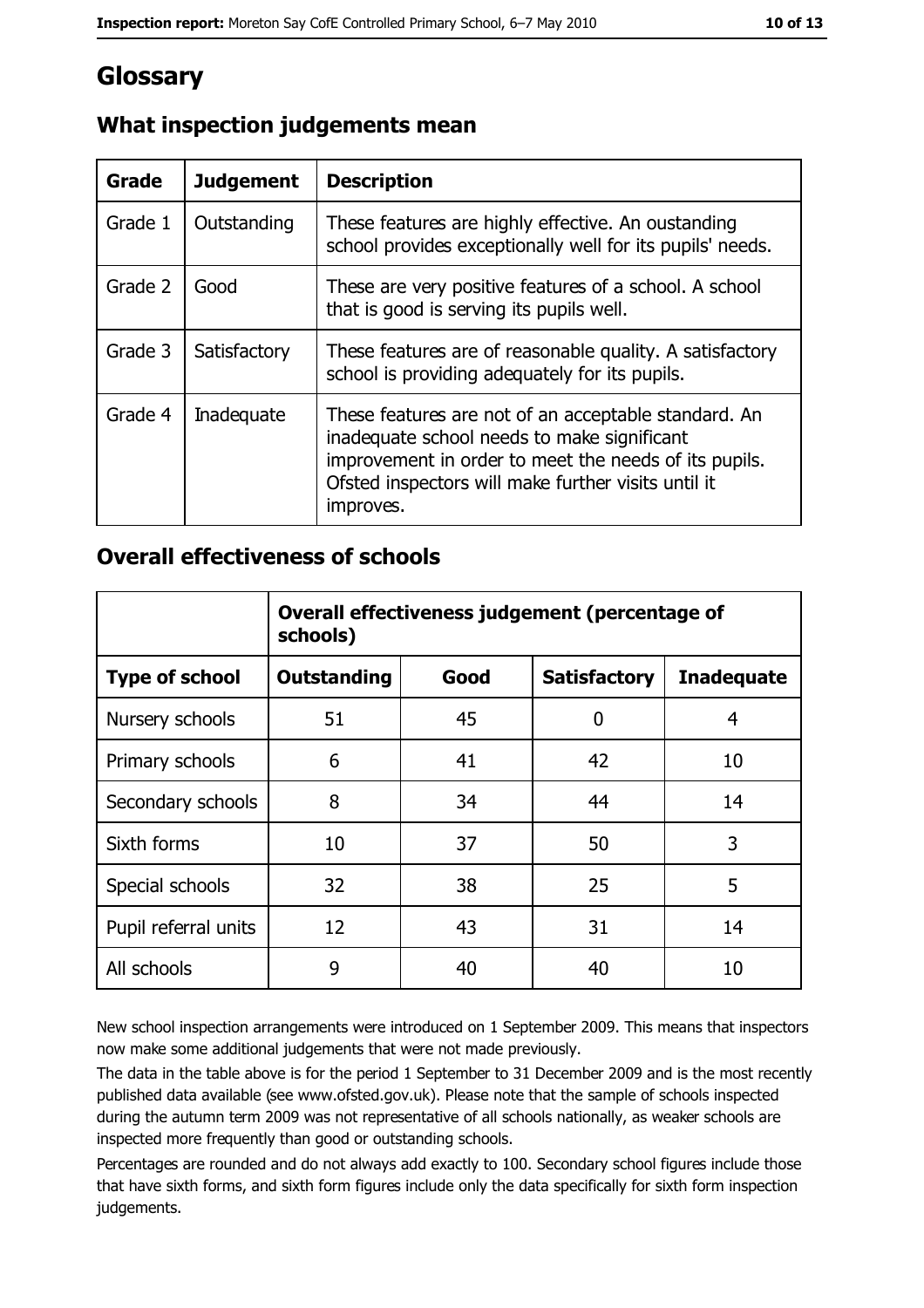# **Common terminology used by inspectors**

| Achievement:               | the progress and success of a pupil in<br>their learning, development or training.                                                                                                                                                                                                                           |
|----------------------------|--------------------------------------------------------------------------------------------------------------------------------------------------------------------------------------------------------------------------------------------------------------------------------------------------------------|
| Attainment:                | the standard of the pupils' work shown by<br>test and examination results and in<br>lessons.                                                                                                                                                                                                                 |
| Capacity to improve:       | the proven ability of the school to<br>continue improving. Inspectors base this<br>judgement on what the school has<br>accomplished so far and on the quality of<br>its systems to maintain improvement.                                                                                                     |
| Leadership and management: | the contribution of all the staff with<br>responsibilities, not just the headteacher,<br>to identifying priorities, directing and<br>motivating staff and running the school.                                                                                                                                |
| Learning:                  | how well pupils acquire knowledge,<br>develop their understanding, learn and<br>practise skills and are developing their<br>competence as learners.                                                                                                                                                          |
| Overall effectiveness:     | inspectors form a judgement on a school's<br>overall effectiveness based on the findings<br>from their inspection of the school. The<br>following judgements, in particular,<br>influence what the overall effectiveness<br>judgement will be.                                                               |
|                            | The school's capacity for sustained<br>improvement.<br>Outcomes for individuals and groups<br>of pupils.<br>The quality of teaching.<br>The extent to which the curriculum<br>meets pupil's needs, including where<br>relevant, through partnerships.<br>The effectiveness of care, guidance<br>and support. |
| Progress:                  | the rate at which pupils are learning in<br>lessons and over longer periods of time. It<br>is often measured by comparing the<br>pupils' attainment at the end of a key<br>stage with their attainment when they<br>started.                                                                                 |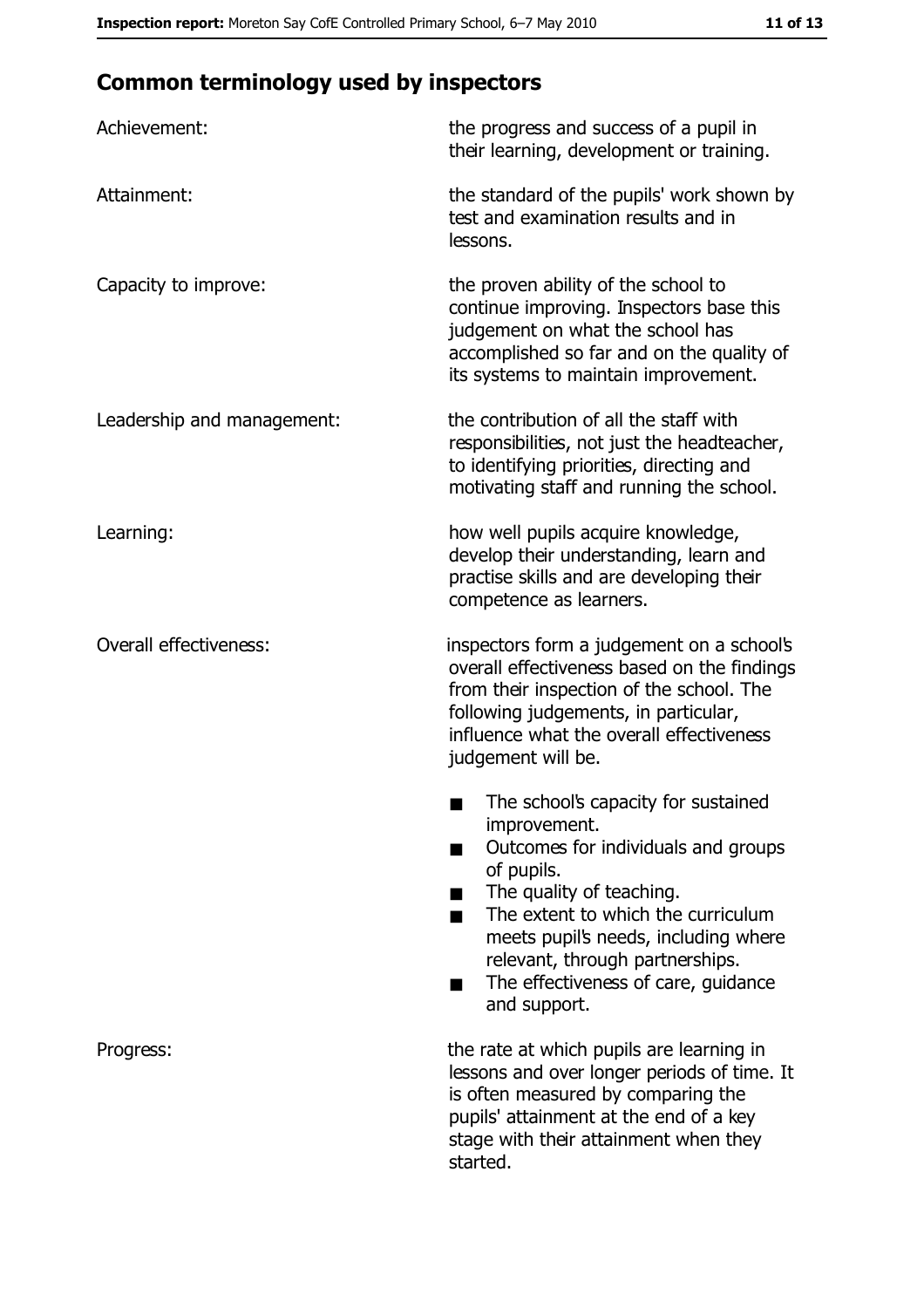This letter is provided for the school, parents and carers to share with their children. It describes Ofsted's main findings from the inspection of their school.



10 May 2010

Dear Pupils

Inspection of Moreton Say CofE Controlled Primary School, Near Market Drayton, TF9 3RS

Thank you for making the inspectors welcome in your school. We enjoyed talking to you about your interests and finding out your views about your school.

Moreton Say is a good school. It is clear, as you said, that the staff look after you well. Your behaviour is good and this helps to make sure that your school is a happy, friendly one where you know what to do to keep healthy and stay safe. The headteacher and his staff keep a close eye on your progress and step in quickly to give you the extra help you need to raise your standards.

By the time you leave school your standards are above average and you have made good progress overall in your learning. We have asked the school to do the following things to help you make even faster progress;

- make sure that the Reception staff use their assessment of the children's progress  $\blacksquare$ to plan really carefully for their learning, and give the Reception leader more responsibility for leading improvements to the children's education
- make sure that you choose the best methods for doing mathematical calculations.  $\blacksquare$ You can help your teachers by always making sure you set down your work accurately
- make sure you have better chances to get to know about the modern-day lives of  $\blacksquare$ people of different nationalities and backgrounds.

You can help by keeping up your good attendance and by working hard, especially in mathematics.

Yours sincerely

Derek Aitken

Lead inspector